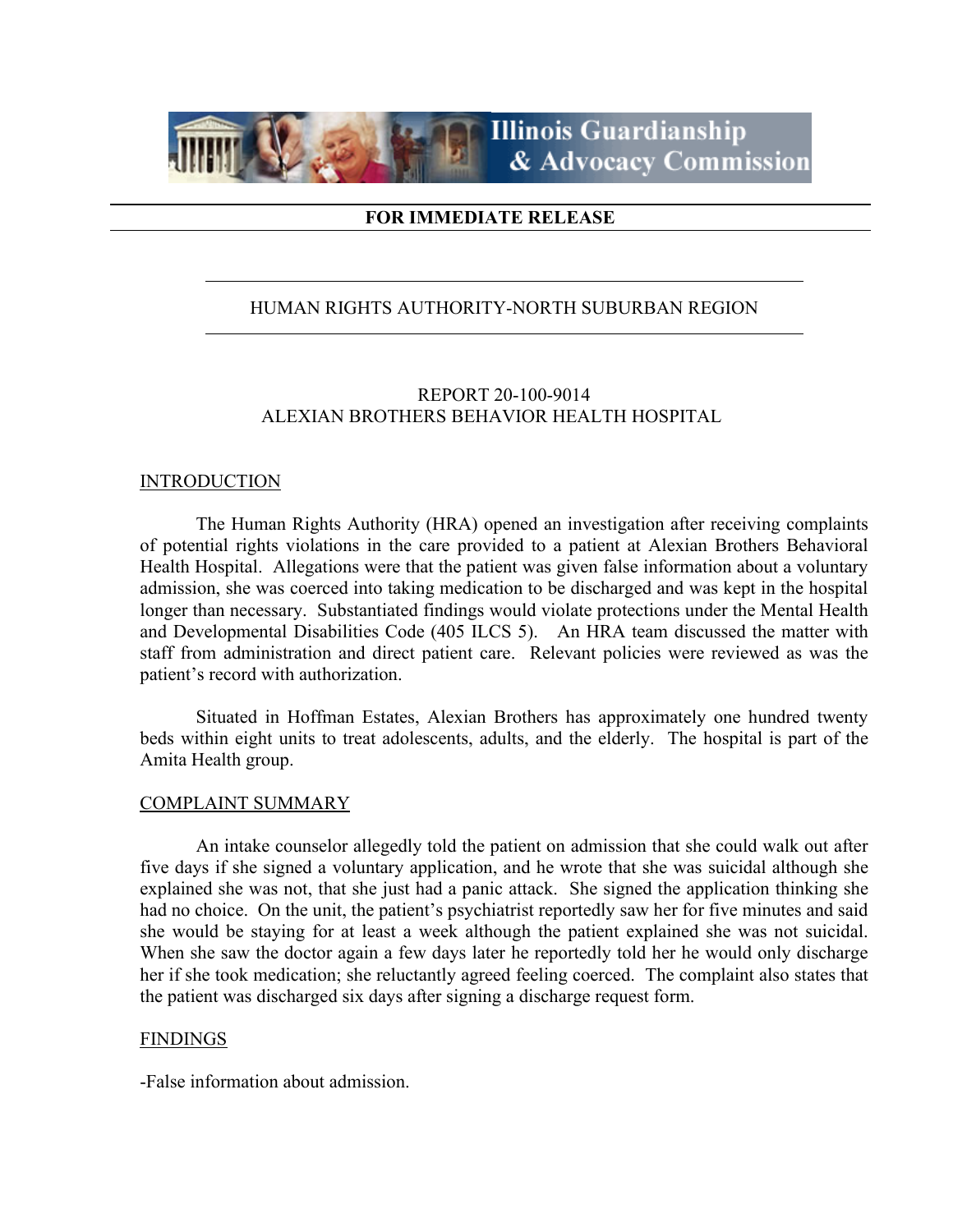A petition and certificate for involuntary admission showed the patient's initial evaluation took place at another area hospital on December 27, 2019 at 4 p.m. The licensed social worker who completed the petition wrote that the patient appeared guarded, depressed, withdrawn and that she said yes to having suicidal thoughts although she would not express any plans. She also reported to having lost sleep and her appetite and had trouble completing activities of daily living; she missed work a couple days from depression and anxiety. A physician at the same hospital completed a certificate two hours later. Based on the physician's personal clinical observations, the patient said she wanted to feel better and had suicidal thoughts but would not disclose them. Immediate hospitalization was recommended to prevent self-harm, and the patient was to be transferred.

A voluntary admission application was filled out shortly after the patient's arrival at Alexian Brothers, just after midnight. The patient signed the form as did an intake counselor who wrote that the patient was not suitable for an informal admission due to being suicidal and that he explained her rights as a voluntary admittee, including discharge rights. There were no notations from the counselor specifically about his time with the patient. A nursing admission summary entered a few hours later referred to the patient's admission for depression, that she began expressing increased panic attacks since Christmas and that she was overwhelmed by her workload. The attending psychiatrist's initial evaluation conducted later that day described the patient's reports of increased sadness, decreased energy, feelings of hopelessness, suicidality, and recurrent panic episodes. The psychiatrist diagnosed severe major depressive disorder and panic disorder and certified the admission. "Admit and integrate into groups and the ward milieu. Evaluate for medication and work on developing coping skills…. She wants no meds at this time."

The HRA spoke with the intake counselor who said he remembered this patient. He said when patients first come in, he explains the general unit rules as well as all applicable rights, whether voluntary or involuntary. He only makes additional notations if any issues or problems arise, which in this case there were none. The counselor recalled that this patient came in on a petition and certificate, and the voluntary was a suitable option for her otherwise she would have to stay involuntarily. He did not coerce her into signing the voluntary and did not say she could walk out after five days—"that would be incorrect". He discussed the discharge process on the form, that she could request discharge in writing and expect to be discharged within five business days or be petitioned. The counselor said he went over all of this with the patient and does not recall her having questions, disagreements or talking about panic attacks.

#### **CONCLUSION**

Alexian Brothers' policy on voluntary admission states that anyone 16 years or older may be voluntarily admitted if deemed appropriate. The person seeking voluntary admission must be informed orally and in writing of the rights of recipients and the person reading the rights shall witness the signature of the patient on the bottom of the voluntary application. The patient receives a copy of the application and rights of recipient. Alexian's policy for the release of the voluntary patient states that the right to be discharged at the earliest appropriate time shall be explained to the patient when filing the voluntary application.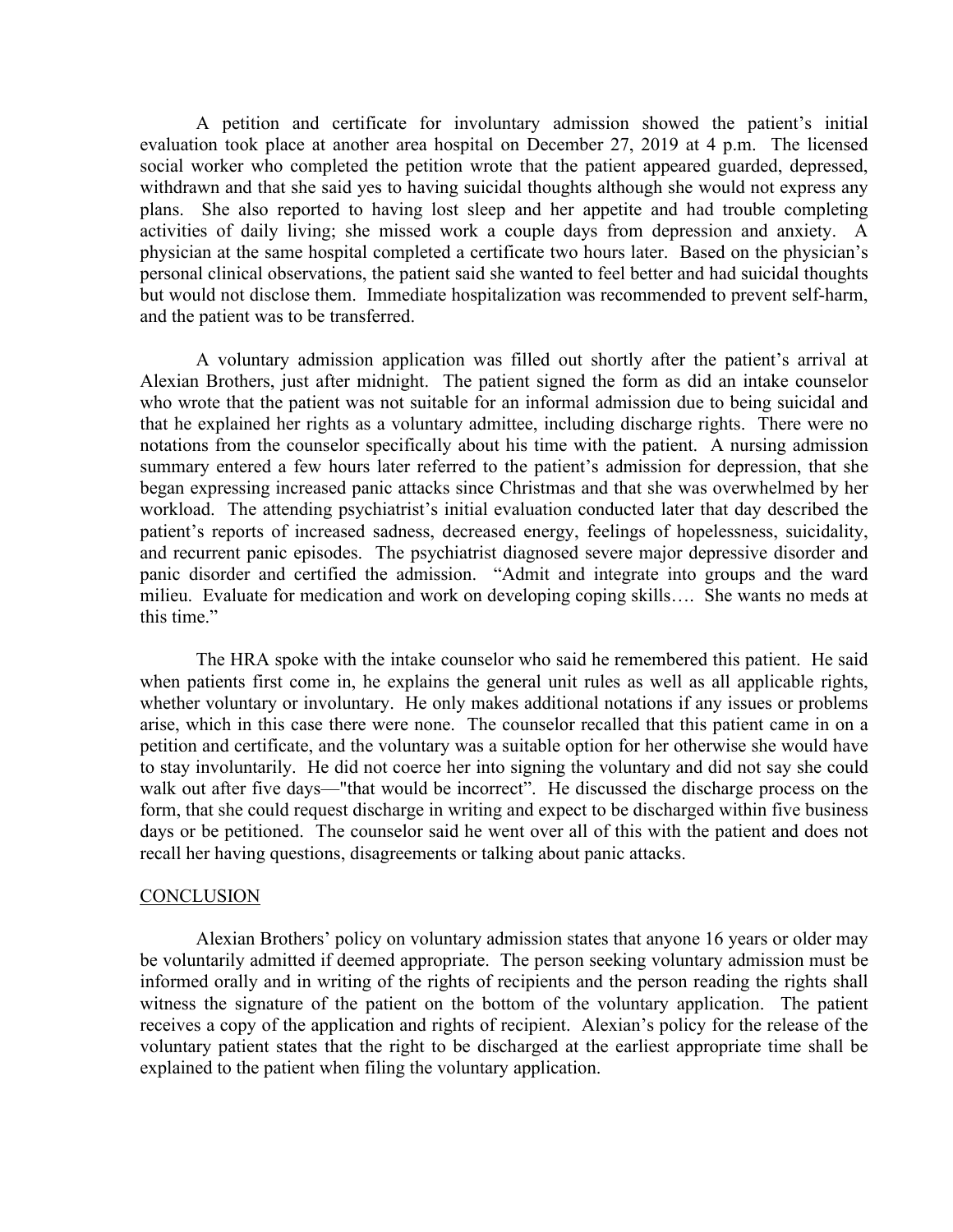Under the Mental Health Code, the patient chooses the voluntary route, if sixteen years of age or older and is determined appropriate. (405 ILCS 5/3-400).

"The written application form shall contain in large, bold-face type a statement in simple nontechnical terms that the voluntary recipient may be discharged from the facility at the earliest appropriate time, not to exceed 5 days, excluding Saturdays, Sundays and holidays, after giving a written notice of his desire to be discharged, unless within that time, a petition and 2 certificates are filed with the court asserting that the recipient is subject to involuntary admission. *Upon admission the right to be discharged shall be communicated orally to the recipient and a copy of the application form shall be given to the recipient and to any parent, guardian, relative, attorney, or friend who accompanied the recipient to the facility.*" (405 ILCS 5/3-401). (Emphasis added).

The voluntary application in this record was signed by the patient and the intake counselor, both in verification of having discussed admittee rights, including discharge rights and the mandated discharge process. Based on the intake counselor's statements and the documentation, there is no evidence that the patient was told she could walk out after five days. There were nursing and psychiatry entries relating to the patient's panic attacks but in conjunction with a psychiatric diagnosis that qualified for admission. The complaint that the patient was given false information about a voluntary admission is unsubstantiated.

#### **SUGGESTIONS**

This patient's voluntary application missed a statement of her capacity to consent to the admission which is a Code requirement (405 ILCS 5/3-400). Applications with the statement on them can be downloaded from the DHS forms library, and the hospital's admissions policies should be revised to outline the process for determining capacity and the appropriate staff to do it.

Part of the admission process, namely the explanation of discharge rights (rights of voluntary admittee), are found under the release policy while part of the discharge process, namely the certification option, is found under the admission policy. Perhaps these policies should be combined.

-Coerced into taking medications to be discharged and kept longer than necessary.

According to the record, the attending psychiatrist met with the patient on her first day, December 28, and noted that she did not want medications at that time. He estimated the patient's length of stay to be seven days. He saw her again two days later, on the  $30<sup>th</sup>$ , and his report stated that they discussed feelings and experiences in groups, working on coping skills and her desire not to take medications. The patient displayed less sadness and anhedonia (the inability to feel pleasure), she had improved concentration and her feelings of hopelessness and suicide ceased per the report. The plan was to continue therapies and recommend medications; the new estimated length of stay was one day. The psychiatrist visited the patient again on the  $31<sup>st</sup>$ , and his report was similar to the day before, listing the same various improvements but stating that her anticipatory fears were minimally present. They discussed the risks, benefits and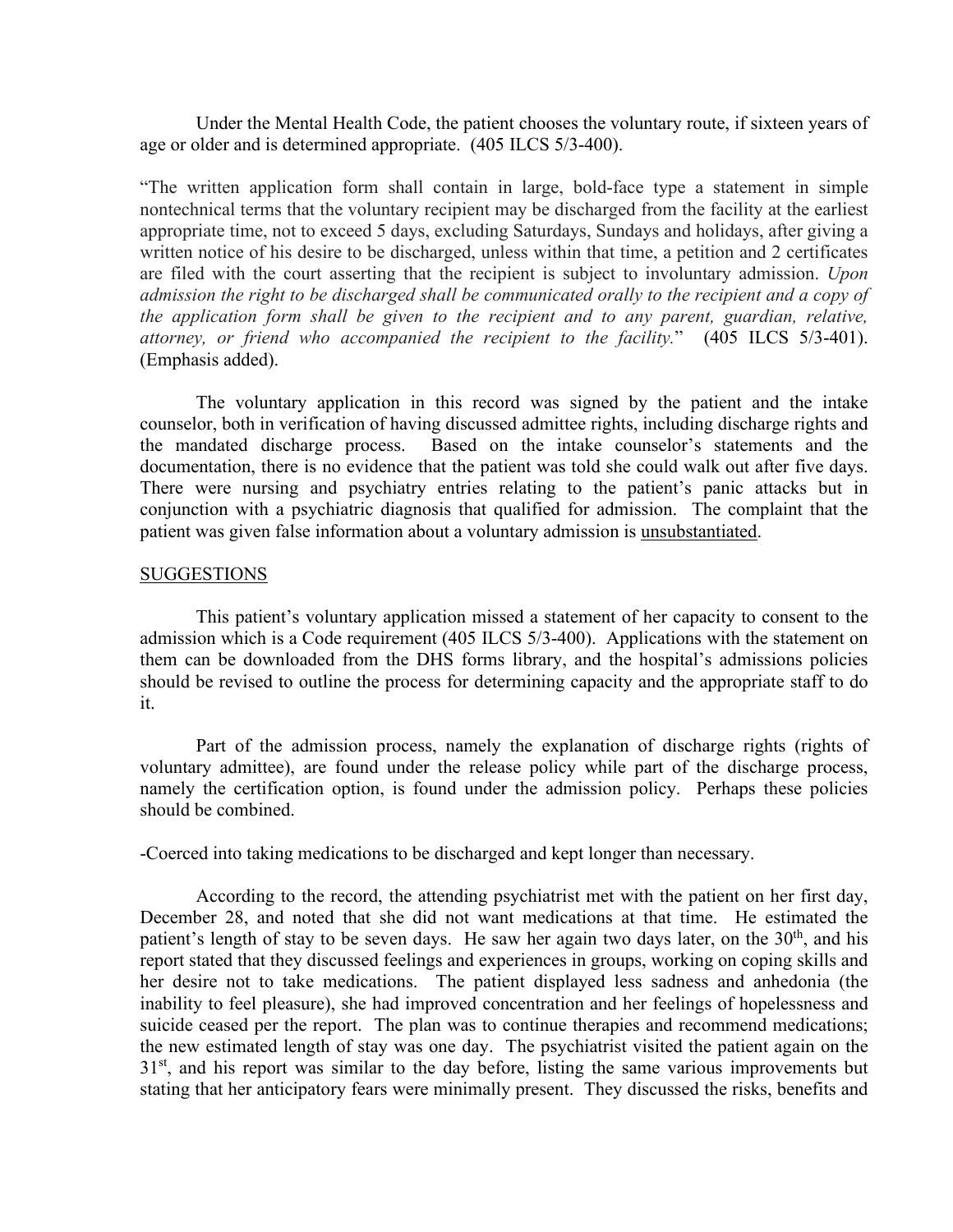side effects of Zoloft, which was then ordered. The estimated length of stay was now three days. The patient signed a consent form for the Zoloft and a request for discharge on the 31<sup>st</sup>.

The next time the psychiatrist saw the patient was two days later on January 2, 2020 when he discharged her. In his discharge summary, the psychiatrist wrote that the patient was integrated into the unit milieu and groups and that Zoloft was started "after some discussion". The summary continued to state that the patient had engaged with those groups and that her symptoms waned quickly. "For the last 2 days prior to discharge she was clearly coping better, managing anxiety well, not hopeless, not suicidal and clearly stable and ready for discharge." The patient was discharged two days after signing the request form, not six.

We interviewed the attending psychiatrist who said he somewhat remembered this patient. He talked of his concern for her in that she had a very clear statement of wanting to kill herself but refused to share the plan. He met with her at least four times during her stay. Regarding medications and discharge, the psychiatrist said that if a voluntary patient asked to leave, he would help them get a discharge request form. He did not recall a discussion about taking medications in order to be discharged and explained that if a patient is doing better by participating in groups, he would have no problem with them not taking medications at all. Encouraging patients to take medication is appropriate when there is a clinical basis, for those who are not making progress. He went on to say that if a person is not improving, he advises that getting on meds will help them get out of the hospital, but it is their decision. The psychiatrist said he would have discharged this patient whether she took medications or not because she was doing well. He also would have continued to recommend that she get on them after her discharge.

#### **CONCLUSION**

Alexian's release of the voluntary patient states that the right to be discharged at the earliest appropriate time, five days for the adult, shall be communicated to the patient at the time the voluntary application is completed. Its admission of the voluntary patient policy states that the patient is to be discharged no later than five business days unless the certification process begins.

The Code allows patients to receive non-emergent psychotropic medications by choice based on consent. (405 ILCS 5/2-102a). And, they have the right to refuse medications. (405 ILCS 5/2-107). A voluntary patient may be discharged at the earliest appropriate time, not to exceed five business days, after a written request is received, unless the request is withdrawn, or a petition and two certificates are court filed within that time. (405 ILCS 5/3-403).

It seems there was a considerable effort on the psychiatrist's part to convince the patient to take medications, which is what psychiatrists do. But his notes reflected the patient's progress consistently toward discharge, and although the patient may have felt badgered or intimidated into taking medications, she exercised the right to refuse or provide consent on record and there is no factual evidence that it was a condition for discharge. The patient also exercised her right to request discharge, and she was within two days, including one holiday, well within the fivebusiness-day mandate. A rights violation is not substantiated.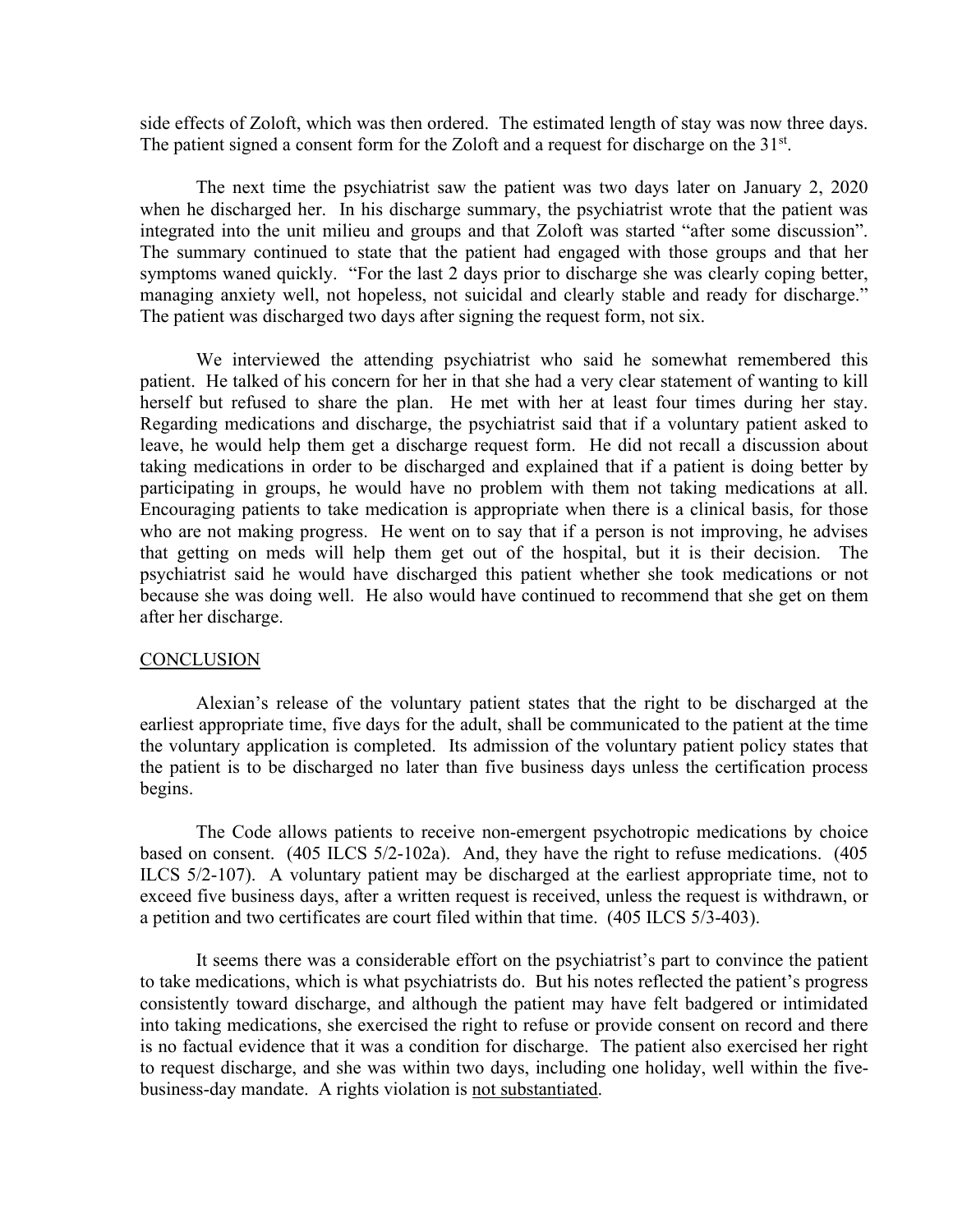# SUGGESTIONS

There is a patient consent form for current (home) medications that states the patient's capacity to make informed decisions about the treatment and that written education materials on the drug were provided. Then there is a psychotropic medication consent form for new drugs, Zoloft, that does not include a statement of the patient's decisional capacity or that education materials on the drug were provided. Unless it can be found elsewhere in the record, this is a missed Code requirement, and Alexian must ensure that physicians and nurses complete written capacity determinations and provide written drug materials respectively *before* psychotropic medications are started. (405 ILCS 5/2-102a-5).

The request for release form in this chart was incomplete, signed only by the patient and no staff, so there is no way to verify when and at what time the form was received which is critical for meeting the discharge mandate. Appropriate staff should be reminded to complete the form thoroughly.

# **RESPONSE Notice: The following page(s) contain the provider response. Due to technical requirements, some provider responses appear verbatim in retyped format**.